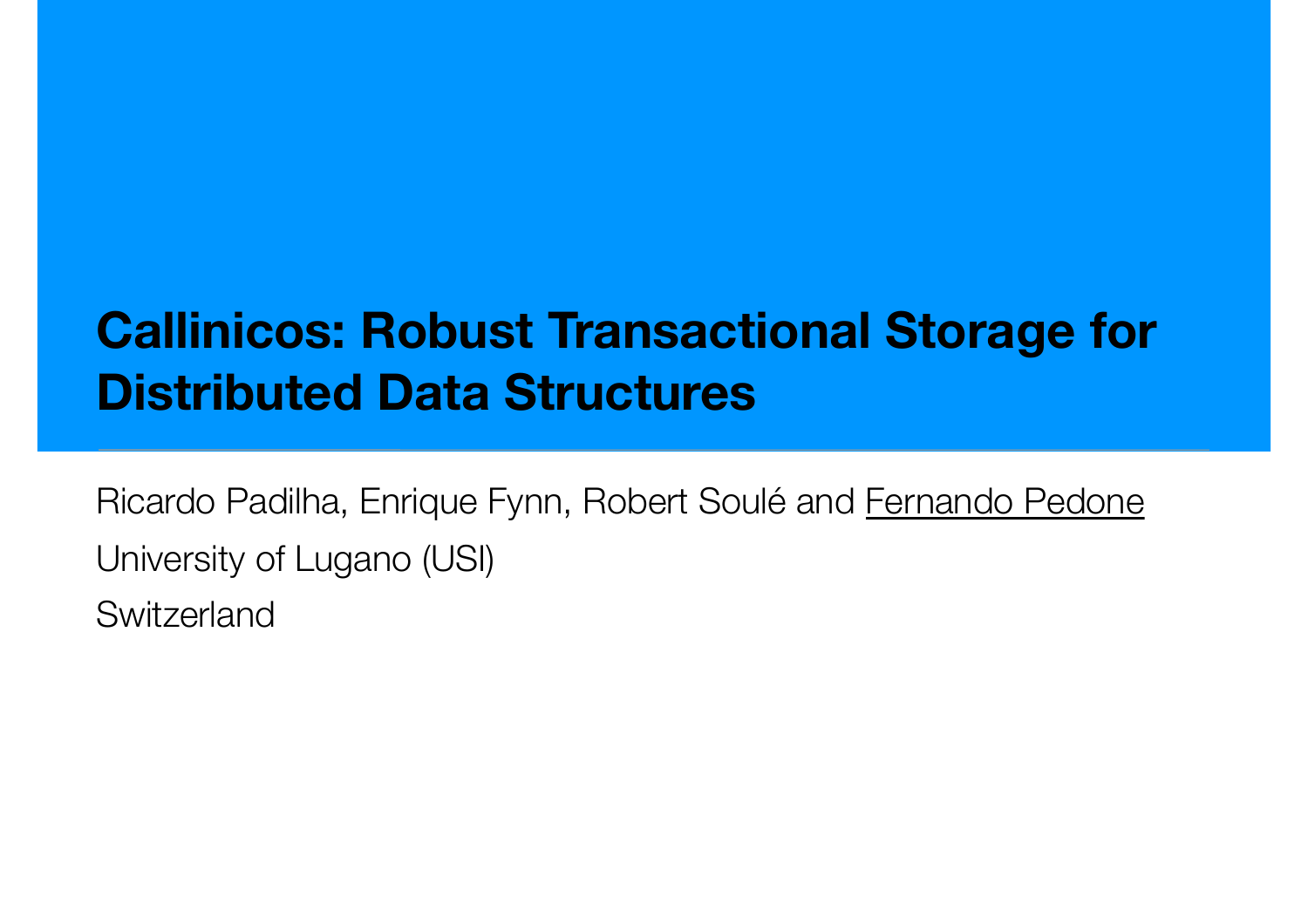### The storage tradeoff

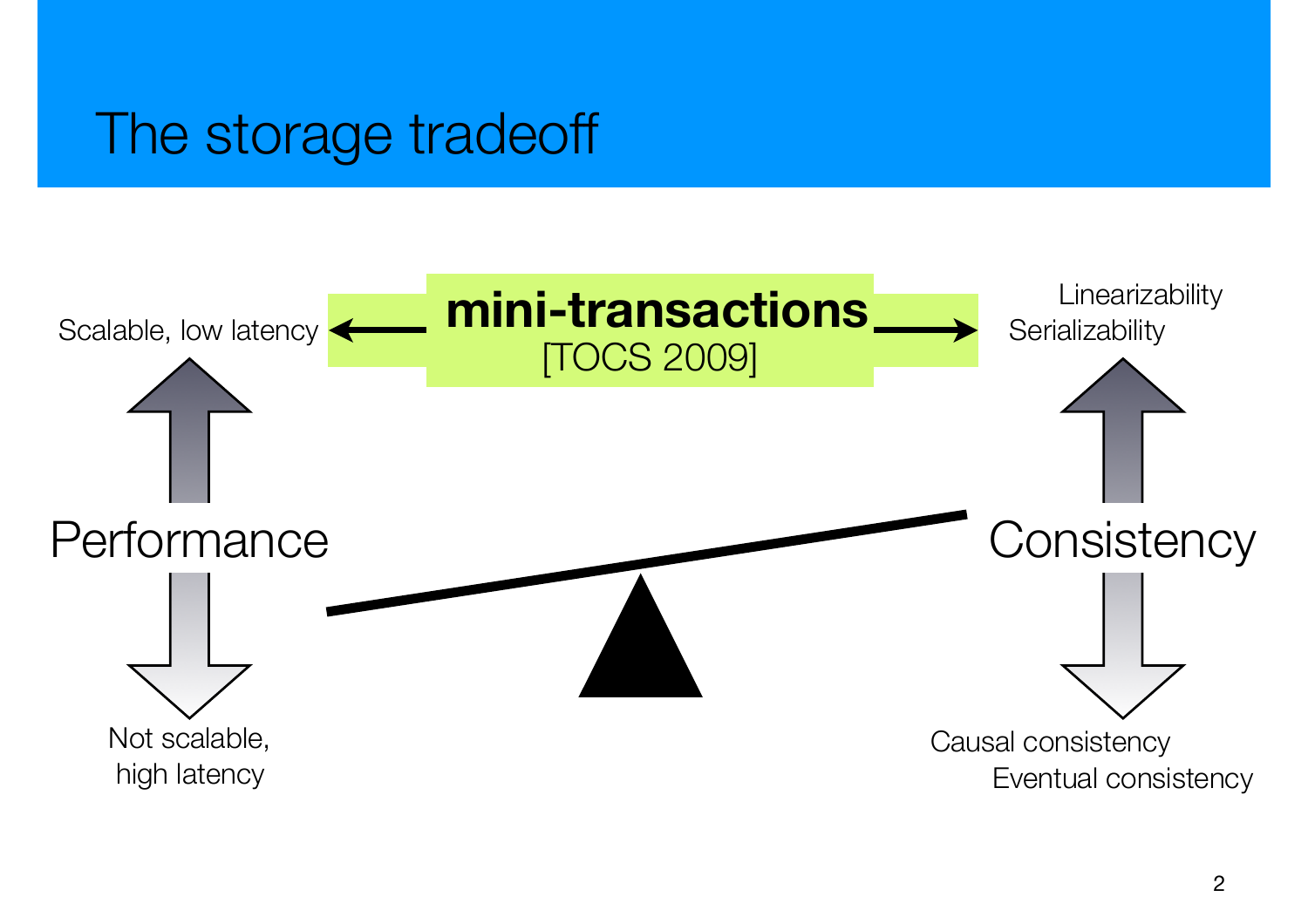### Mini-transactions are elegant

- Simple transaction language
	- ✦ Three operations: cmp, read, write
	- ✦ Any number in transaction
- Simple execution model
	- ✦ If all compares successful, execute reads and writes
- •Optimized implementation
	- ✦ Divide transaction in sub-transactions, one per partition
	- ✦ Two-phase commit among sub-transactions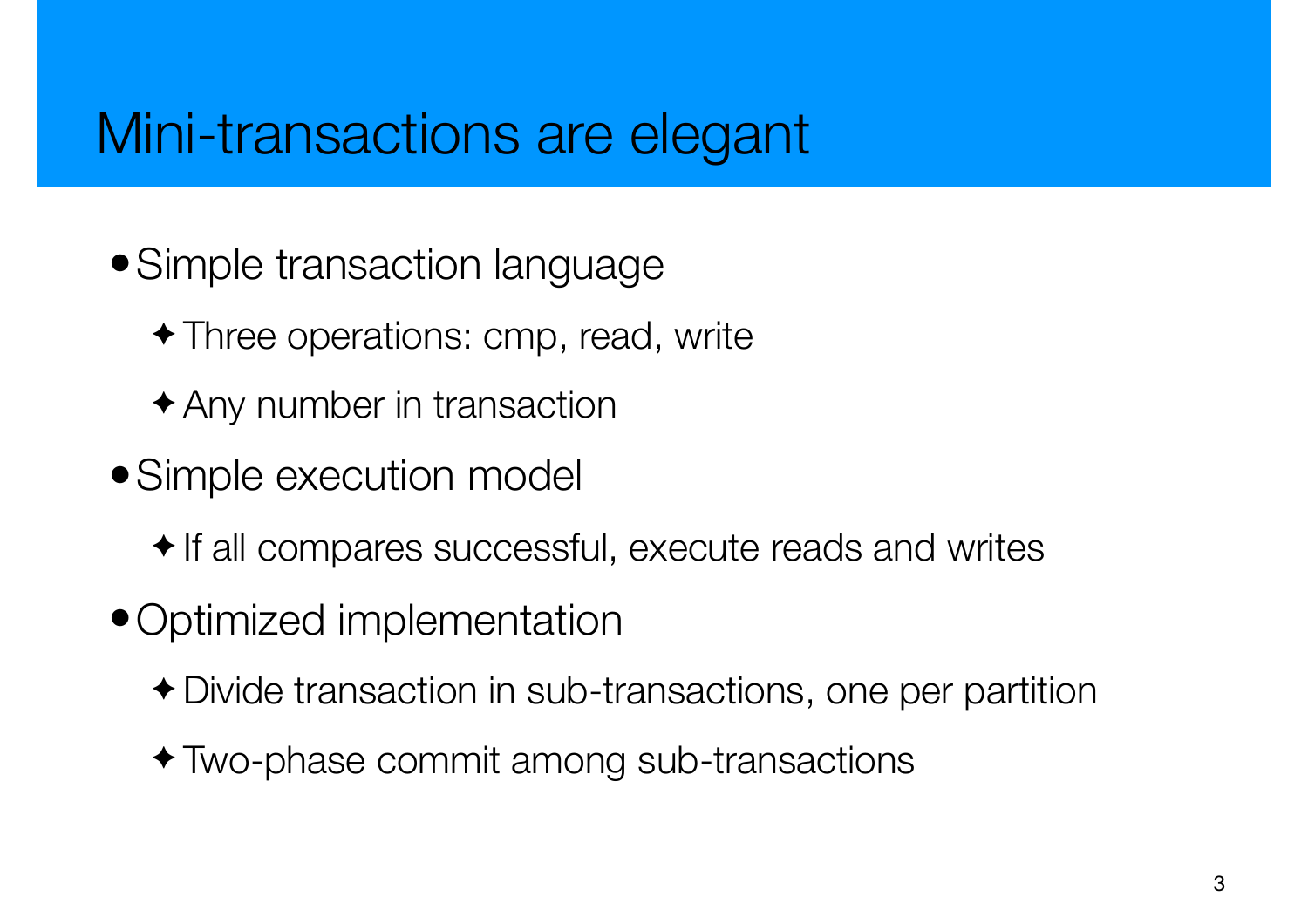### Mini-TX Problem 1: Too Restrictive

#### • Example: swapping two entries

Transaction to swap entries A and B:

```
swap_tx (A, B) {
     x = read(A);y = read(B);write(A, y); 
     write(B, x); 
}
```
#### **Problem 1: No notion of variables**

#### **Problem 2: What if A and B are in different partitions?**

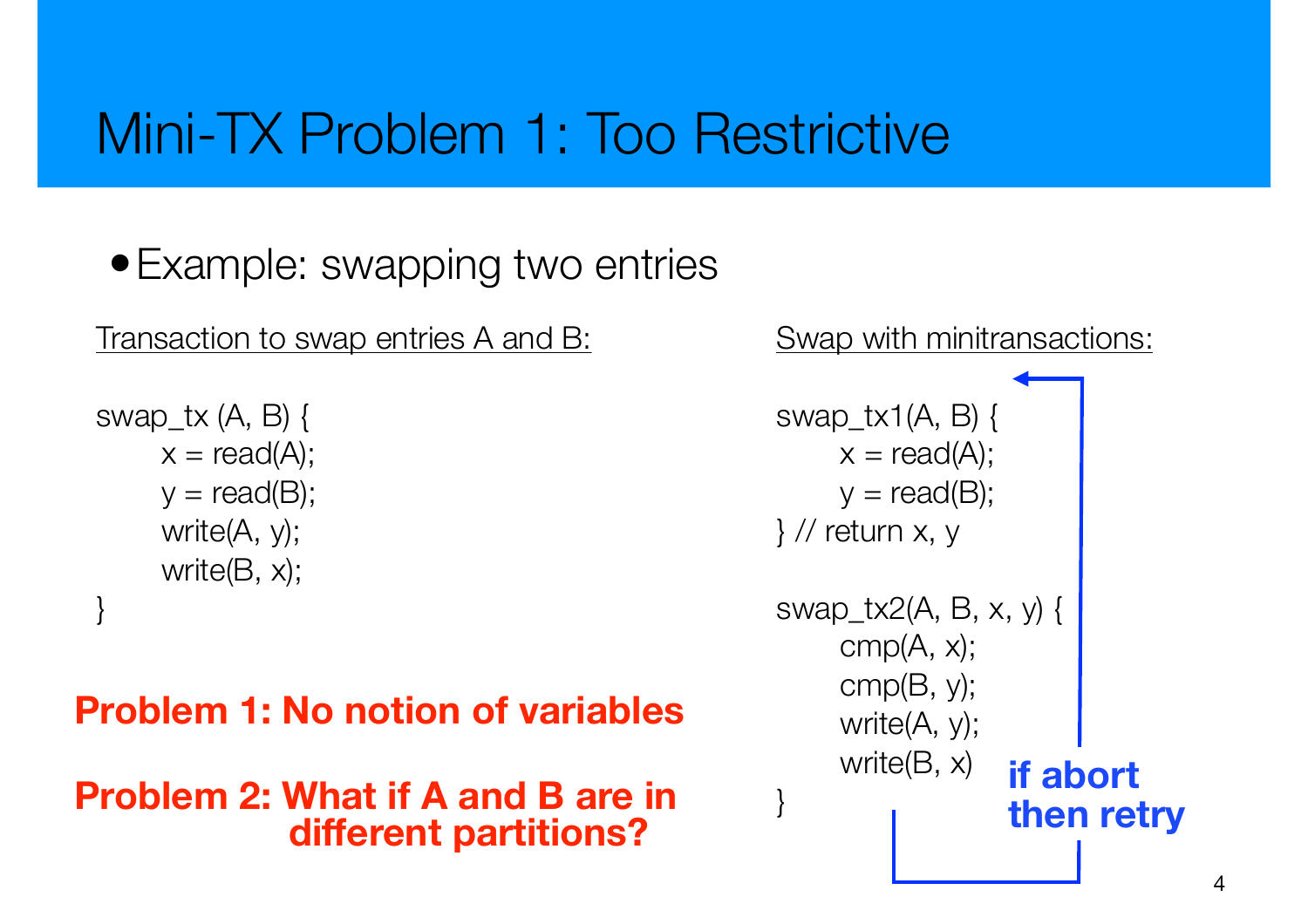### Mini-TX Problem 2: High abort rate

- Optimistic concurrency control
	- ✦ Due to "short locks" during transaction execution
	- ◆ Due to restrictive data flow

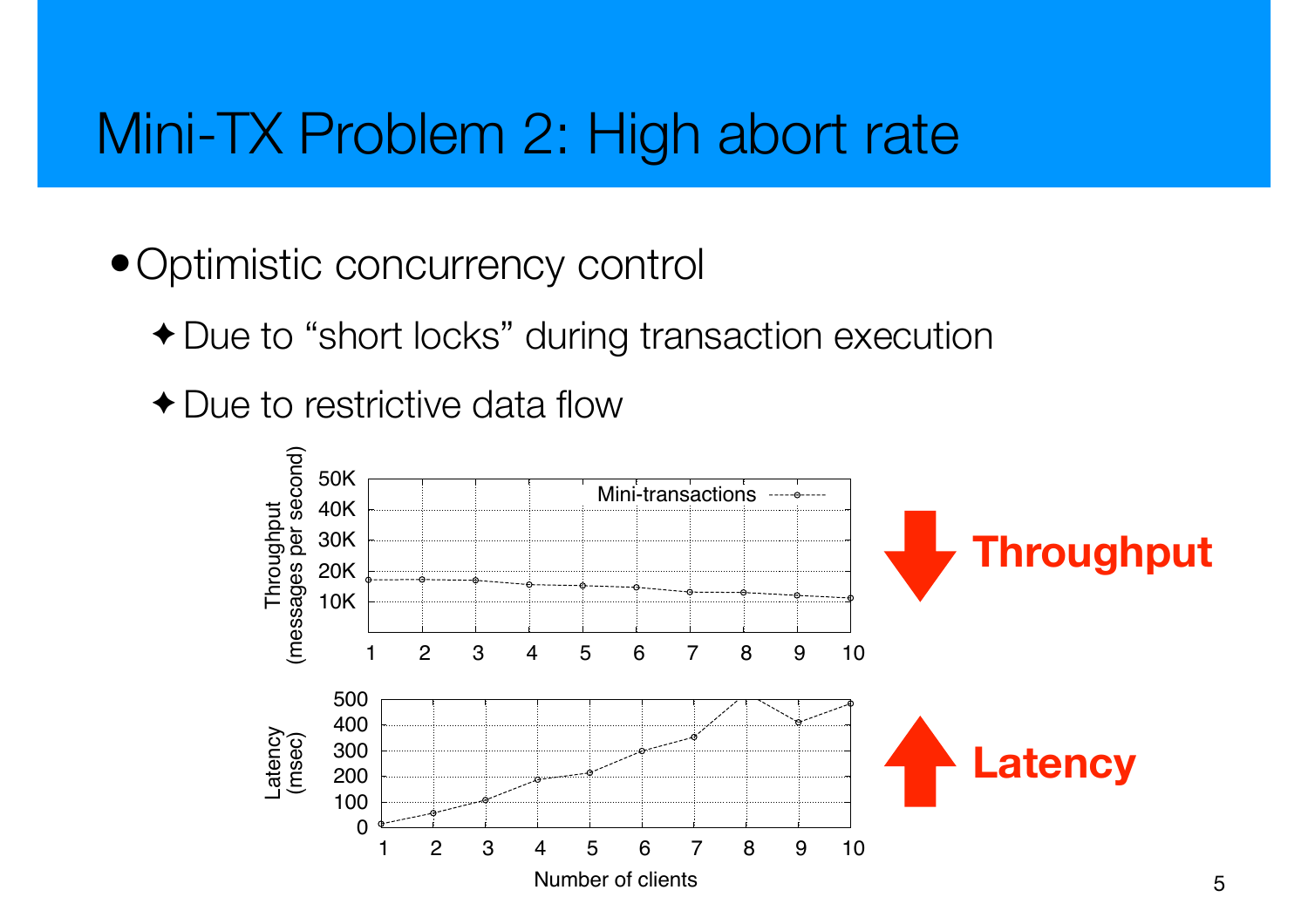### Mini-TX Problem 3: Failure Model





Crash failures Byzantine failures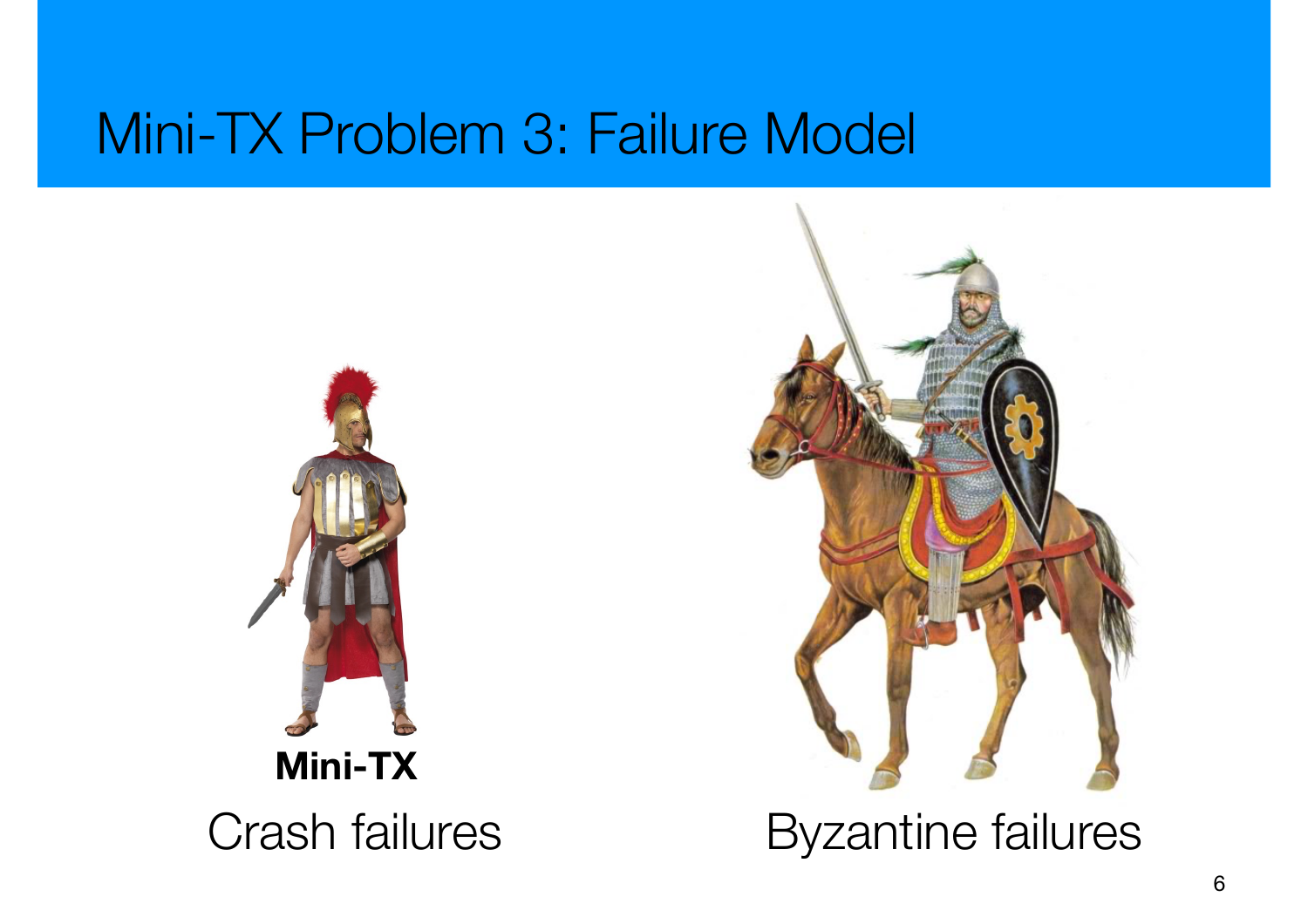### Callinicos: armored transactions

- Address three problems of mini-transactions
	- ✦ Unrestricted operations and data flow across partitions
	- ✦ Contention management that avoids aborts
	- ✦ Byzantine fault tolerance
- Without giving up
	- ✦ Strong consistency (strict serializability)
	- ✦ Scalable performance

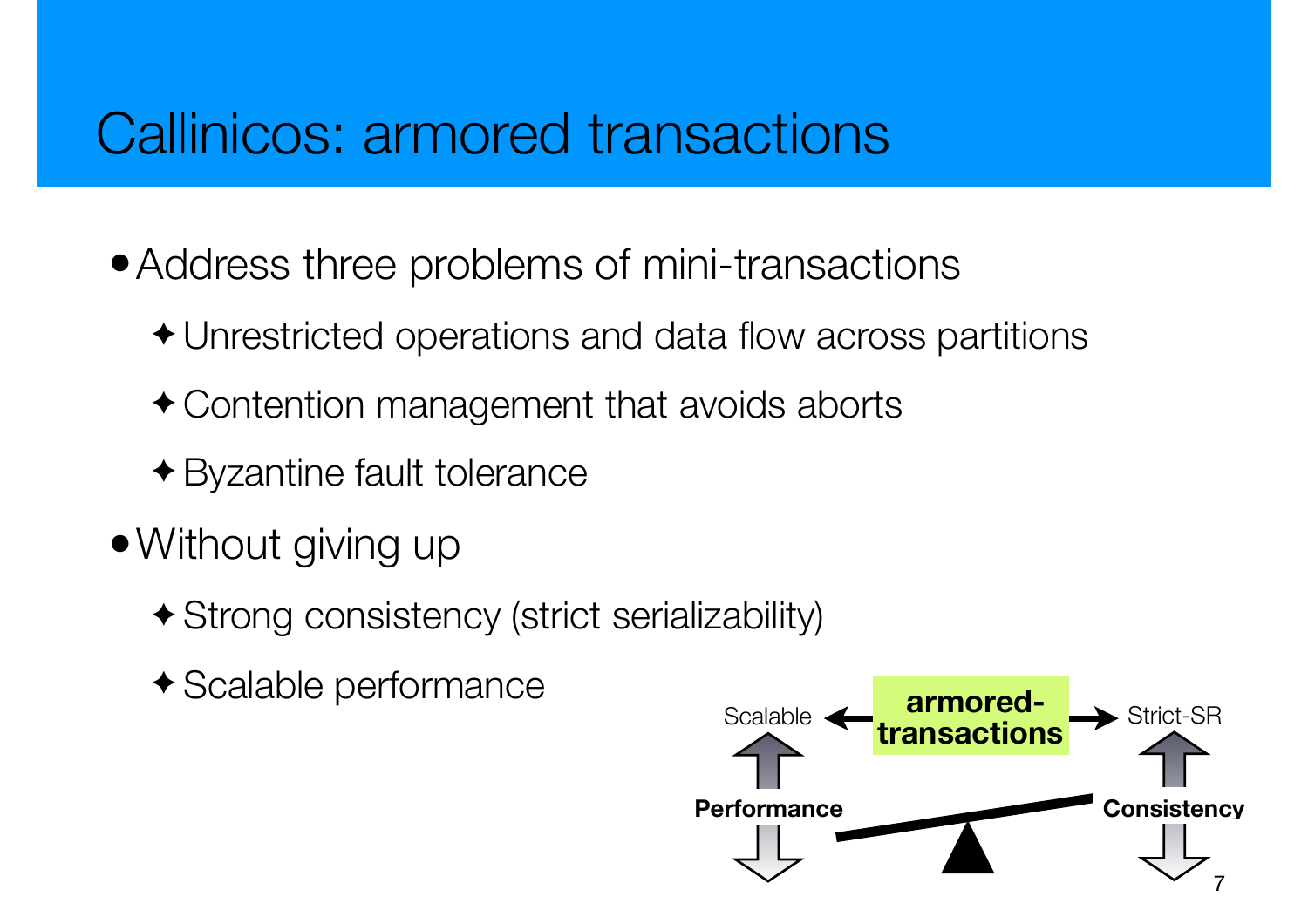### **System design**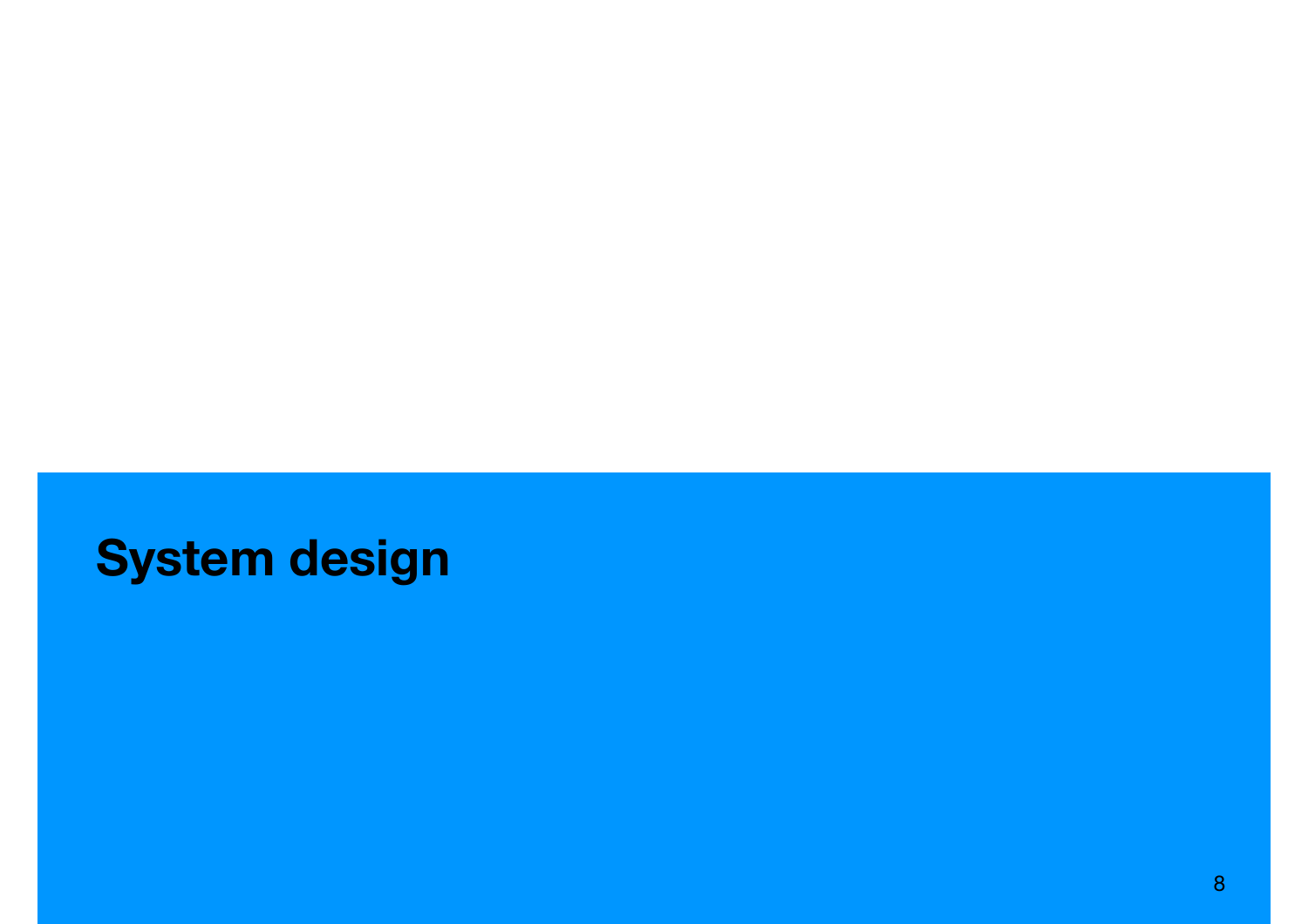## Solving Mini-TX Problem 1: Richer language for unrestricted operations

### • Example: Swapping two entries in Callinicos

#### Transaction to swap entries:

Transaction matrix for swap:



A is in Partition 1 B is in Partition 2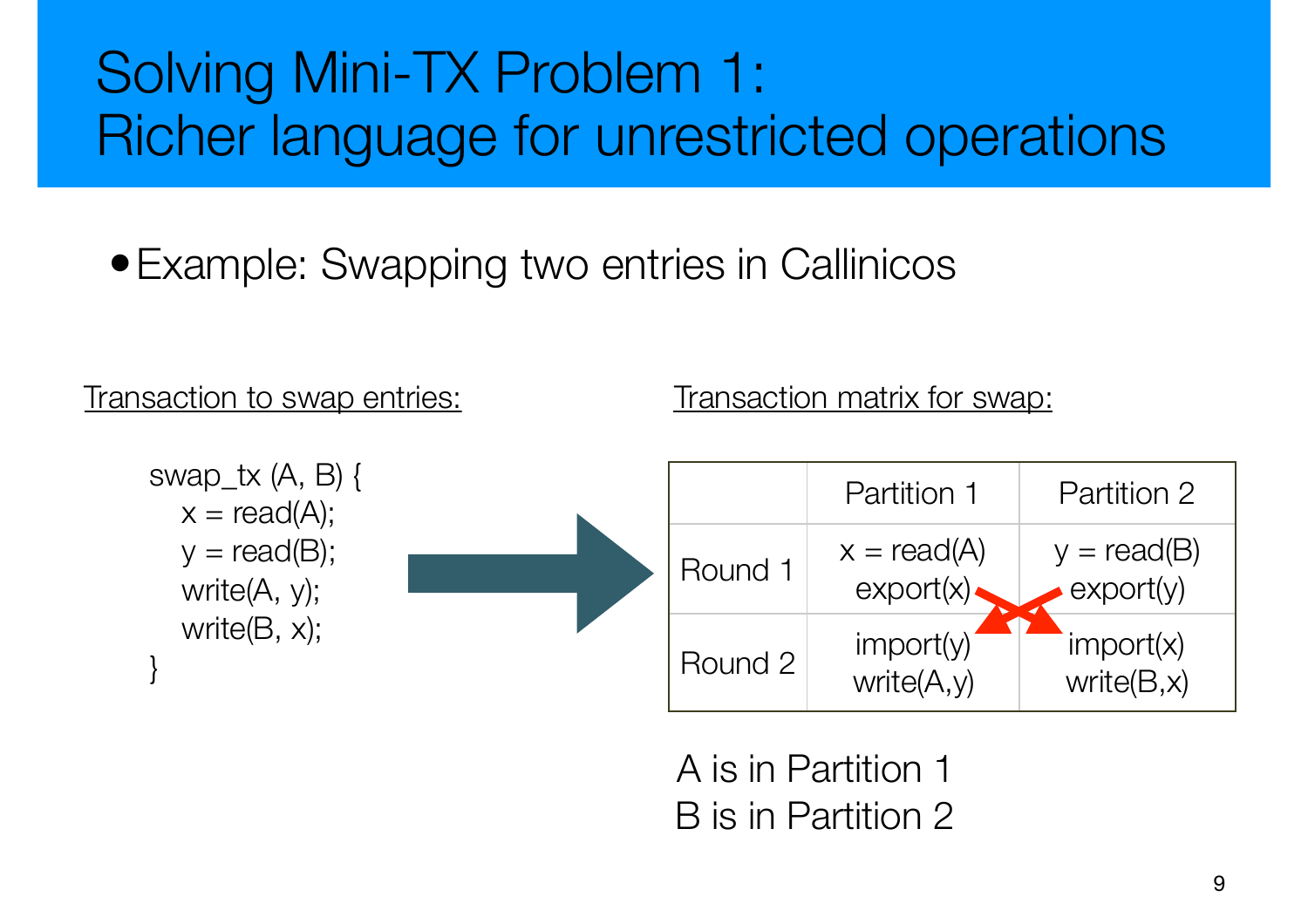### Solving Mini-TX Problem 1: Multi-round transactions for complex data flow

• Swap execution with data exchange

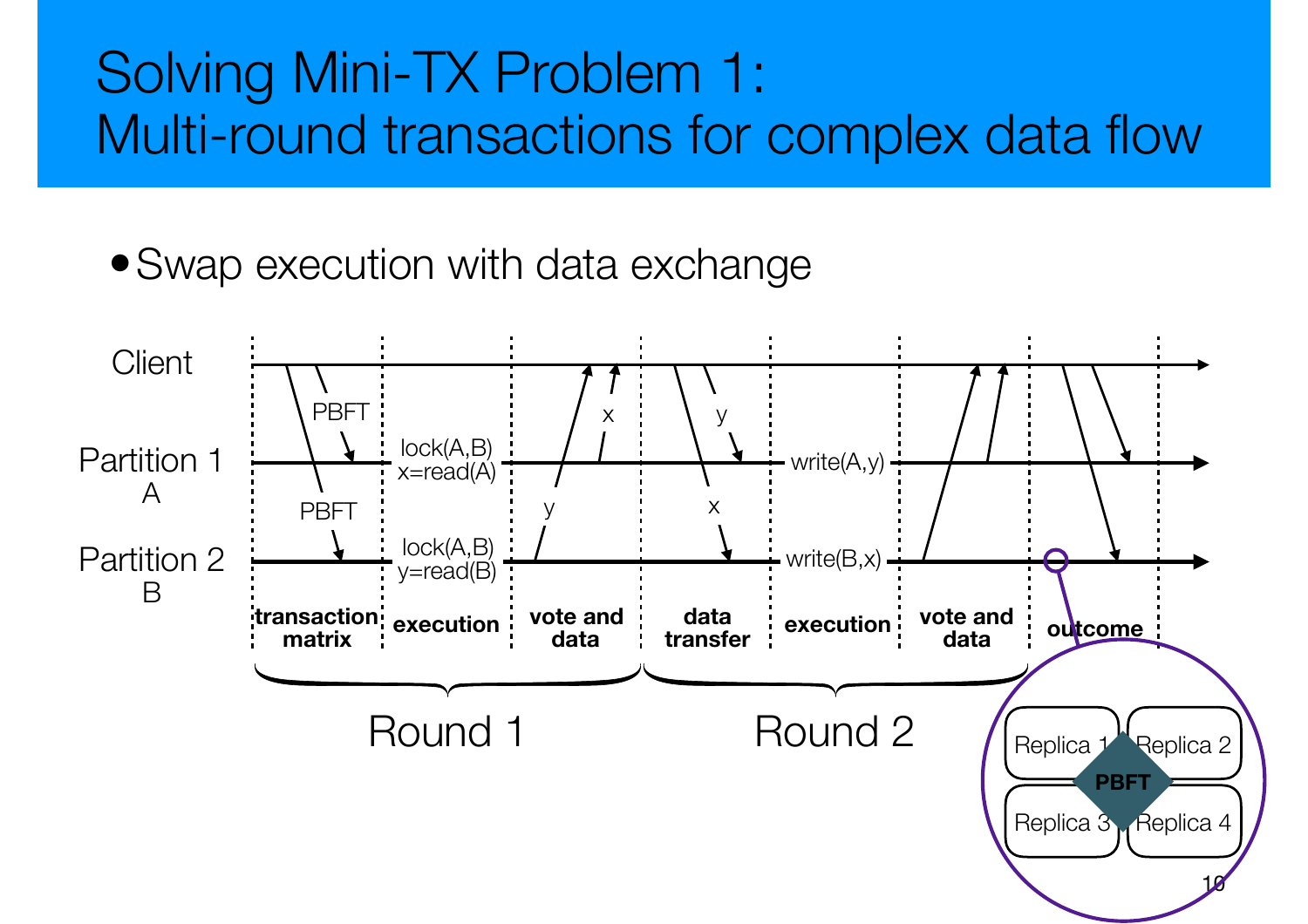## Solving Mini-TX Problem 1: Multi-round transactions for complex data flow

#### •Round 1

- ✦ Client multicasts transaction matrix to each partition (PBFT)
- ✦ Replicas acquire locks, execute, return signed vote and data
- ✦ Client collects signed votes and data
- $\bullet$  Round  $i > 1$ 
	- ✦ Client sends signed data collected in round i-1 to partitions
	- ✦ Replicas receive data, execute, return signed vote and data
	- ✦ Client collects signed vote and data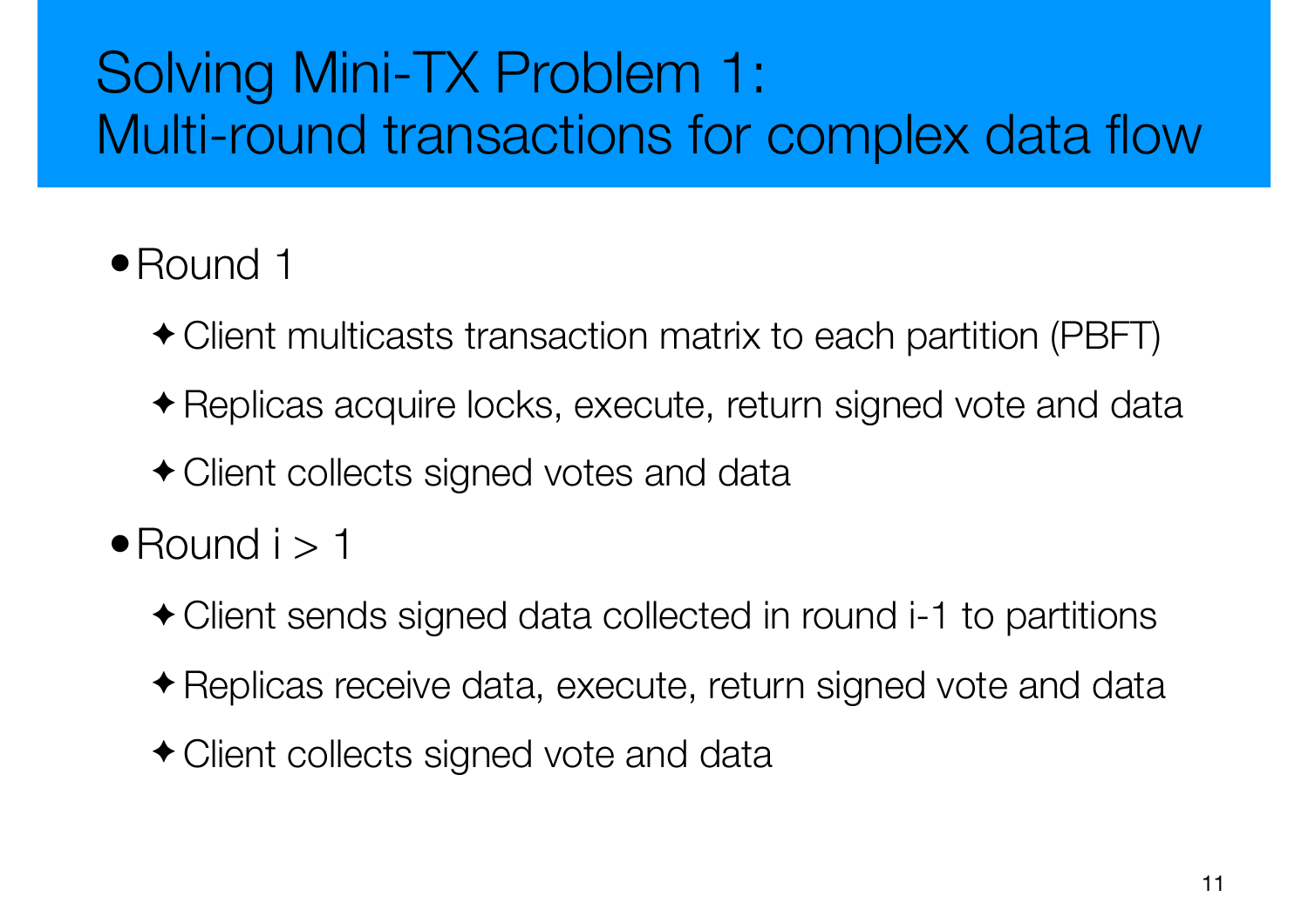### Solving Mini-TX Problem 2: Order transactions instead of aborting them

• Two concurrent swap transactions

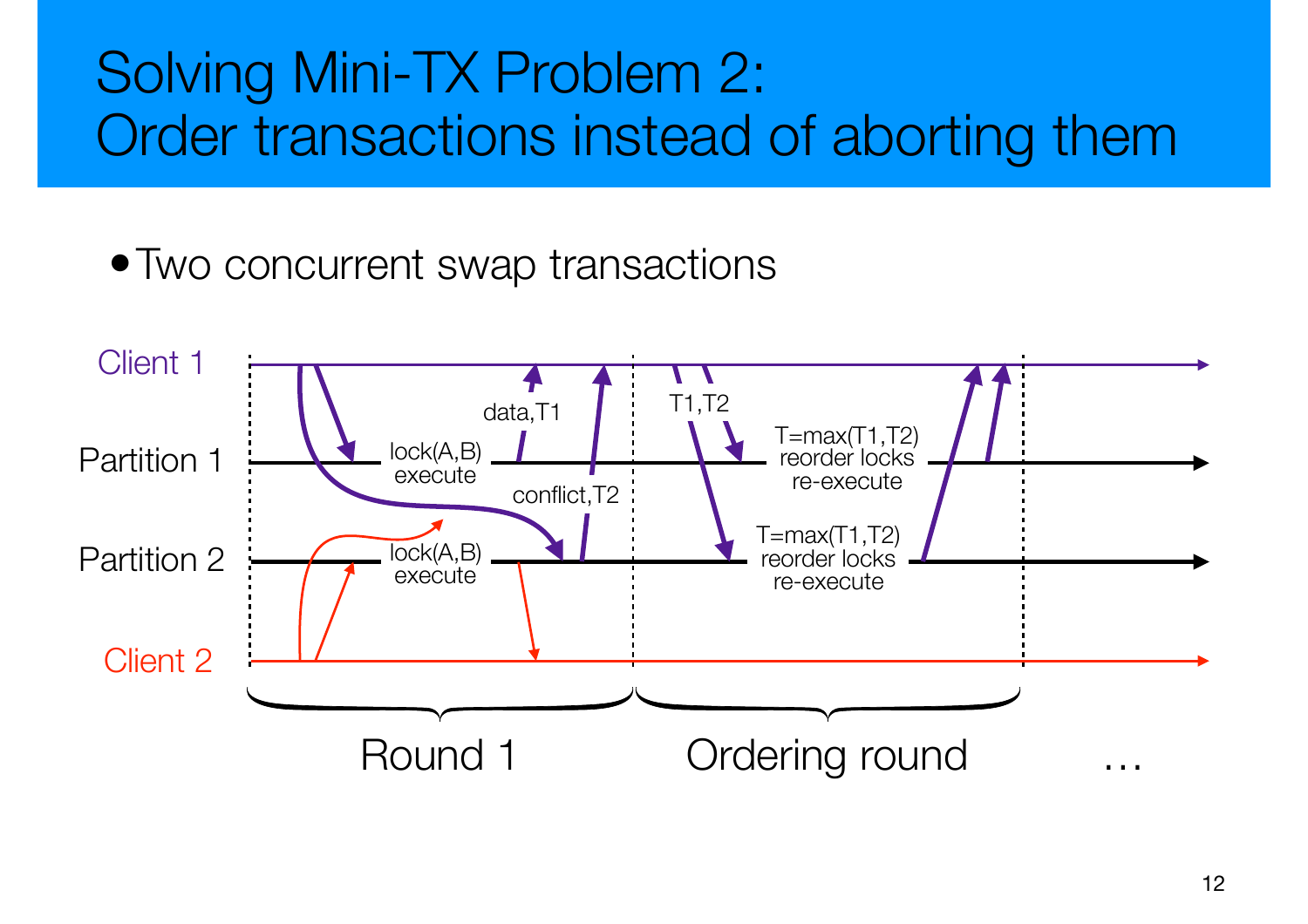## Solving Mini-TX Problem 2: Order transactions instead of aborting them

#### • Round 1(extension)

- ✦ Server assigns timestamp to transaction; locks are ordered
- ✦ Server returns timestamp; upon conflict, notifies client
- ✦ Client collects signed timestamps, votes and data

### • Ordering round

- ✦ Client sends signed timestamps and data to partitions
- ✦ Replicas compute final timestamp, possibly [re-acquire locks and re-execute], and return signed vote and data
- ✦ Client collects signed vote and data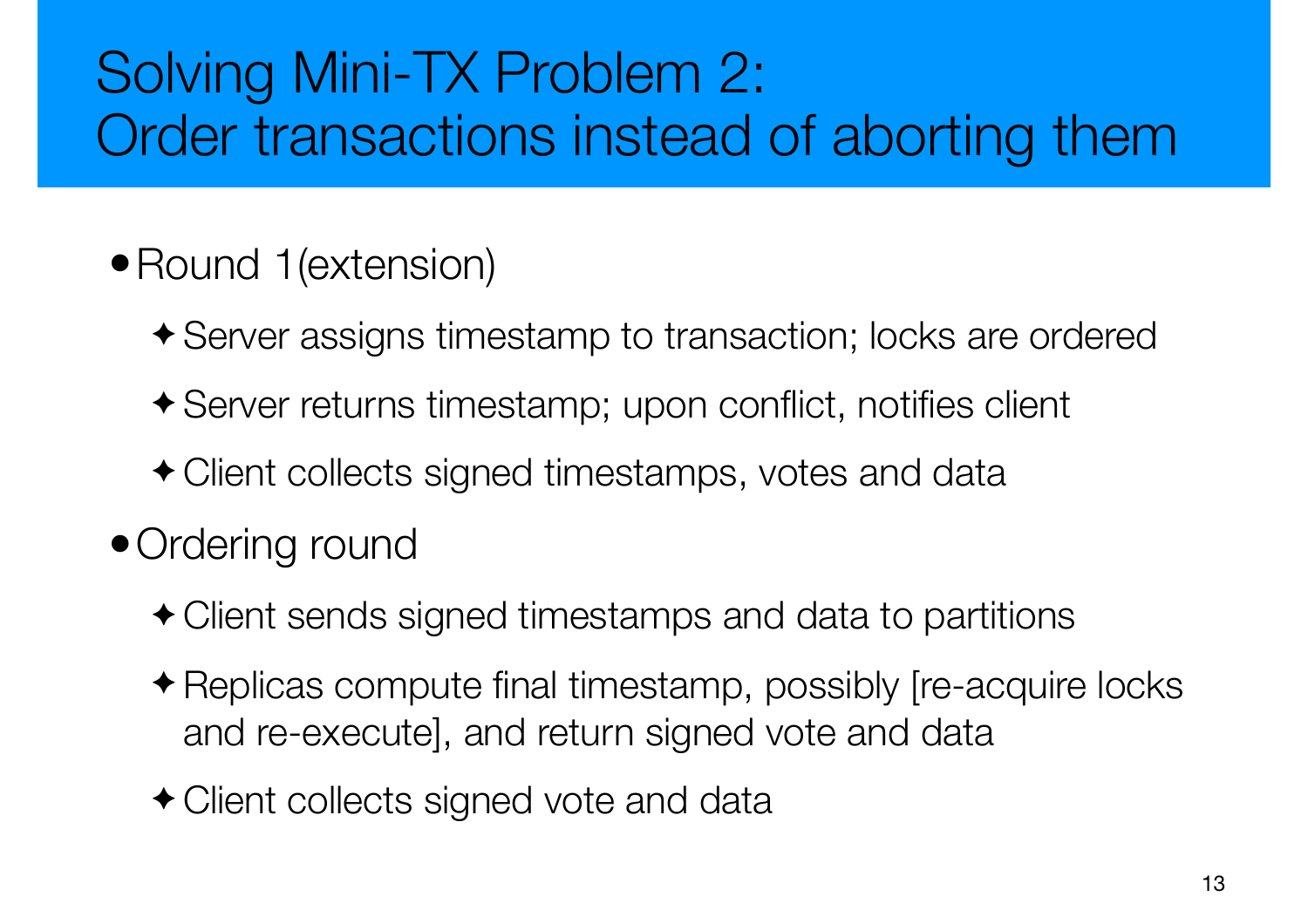## Solving Mini-TX Problem 3: Coping with Byzantine clients and servers

- •Byzantine servers [PBFT, TOCS 2002]
	- ✦ Within a partition: state machine replication
	- ✦ Each partition needs 3f+1 replicas, f : byzantine servers
- Byzantine clients [Augustus, Eurosys 2013]
	- ✦ Safety is not violated (strict serializability)
	- ✦ Liveness guarantees under attack
		- Unfinished transactions (fixed by correct clients), among others
		- Does not provide absolute liveness guarantees (possible?)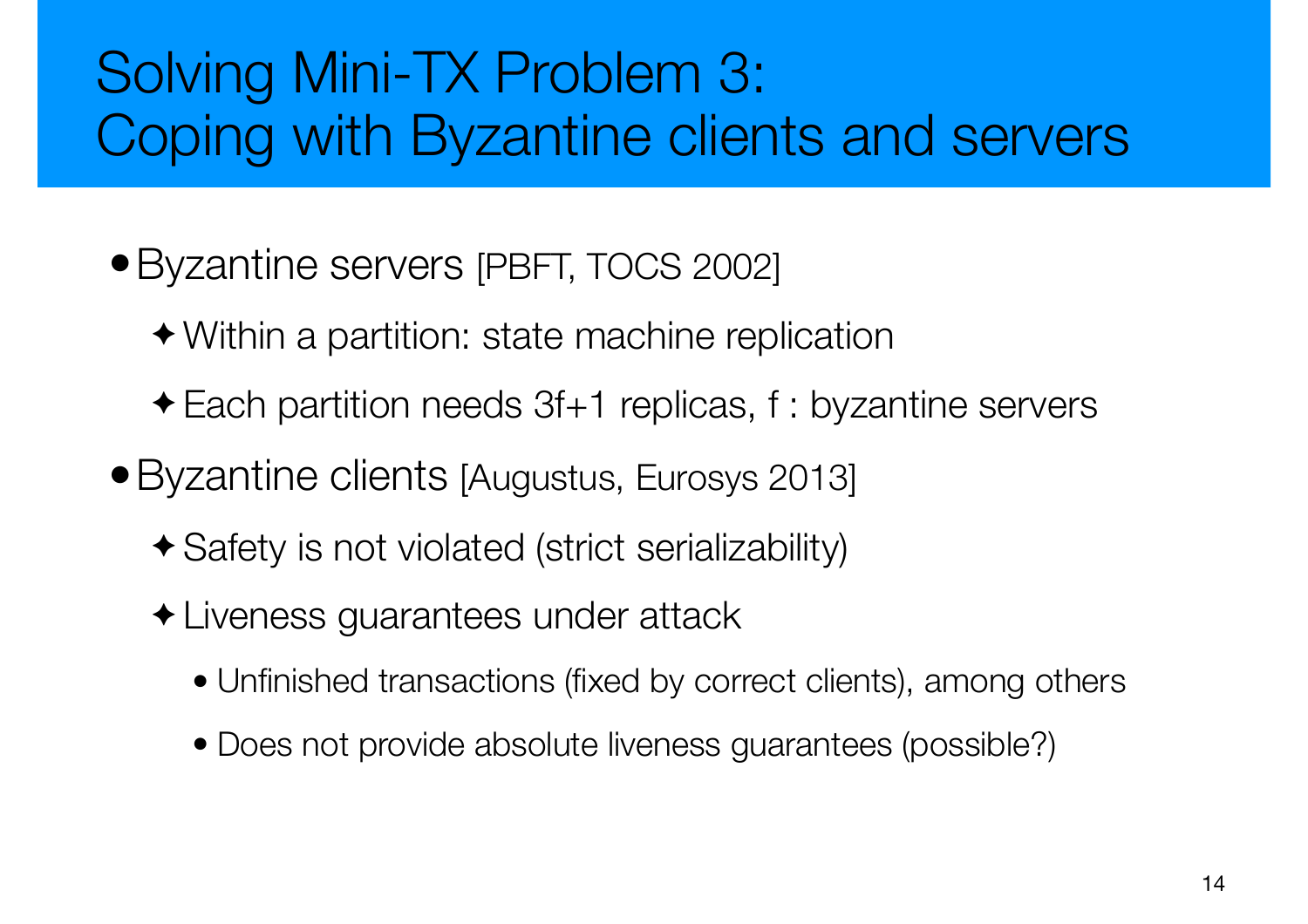### **Implementation and evaluation**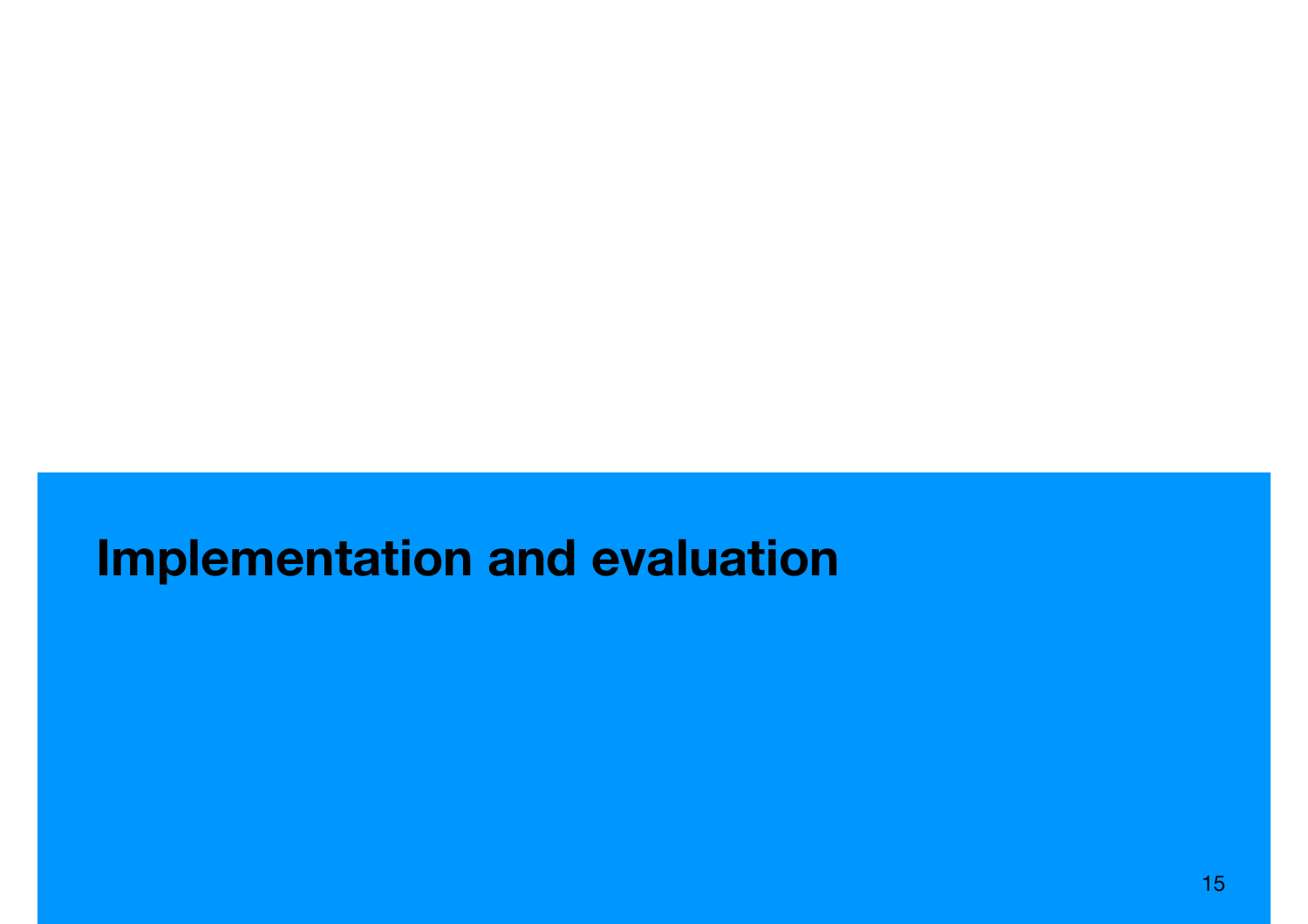### Implementation and evaluation

- Prototype implemented in Java 7
- PBFT and transaction processing engine
- Benchmarks
	- ✦ Kassia: distributed message queue
		- Natural point of contention (queue tail)
	- ✦ Buzzer: distributed graph store
		- Configurable contention, dependent on graph structure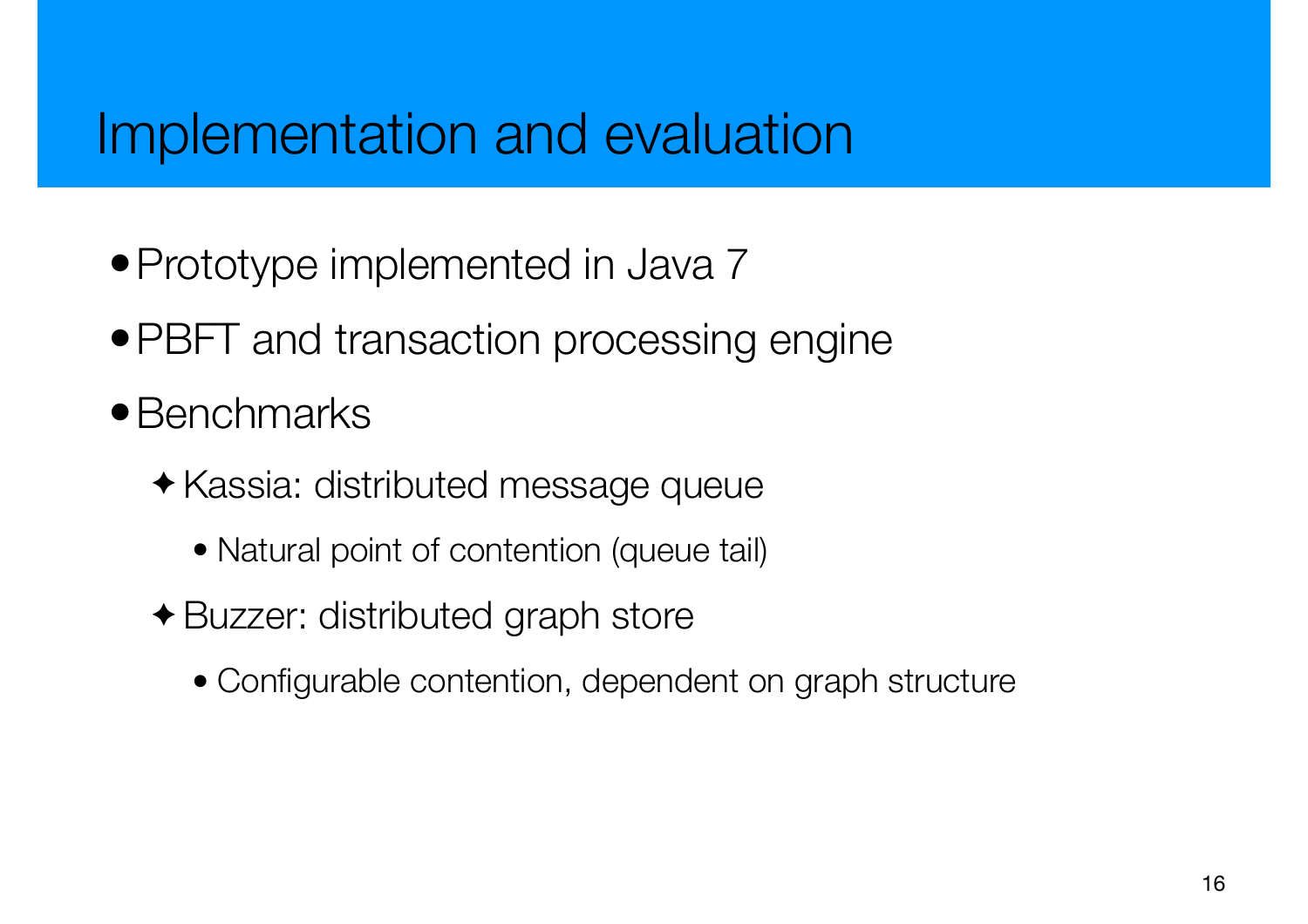### Kassia: distributed message queue

#### • Producers

- ✦ Add messages to the queue
- ✦ Contend with producers and consumers

#### • Consumers

- ✦ Scan the queue, without removing elements
- ◆ Contend with producers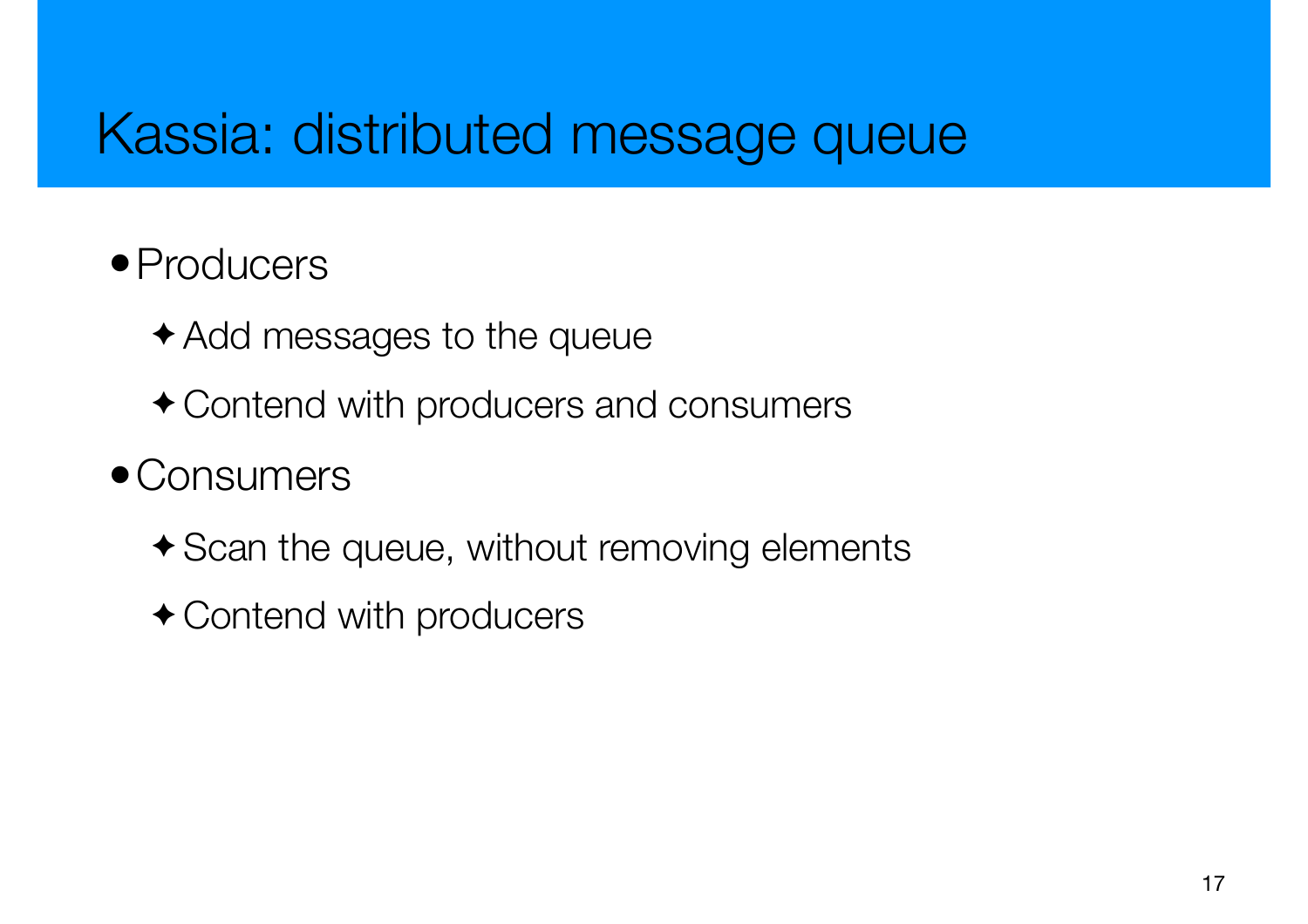### Kassia: distributed message queue

#### Producer transaction:

producer(new\_msg) {  $x = read(tail_index);$  $x = x + 1$ ; write(x, new\_msg); write(tail\_index, x); }

Consumer transaction:

```
consumer( ) { 
    x = read(head_index);y = read(tail_index);z = range\_query(x,y);return z; 
}
```
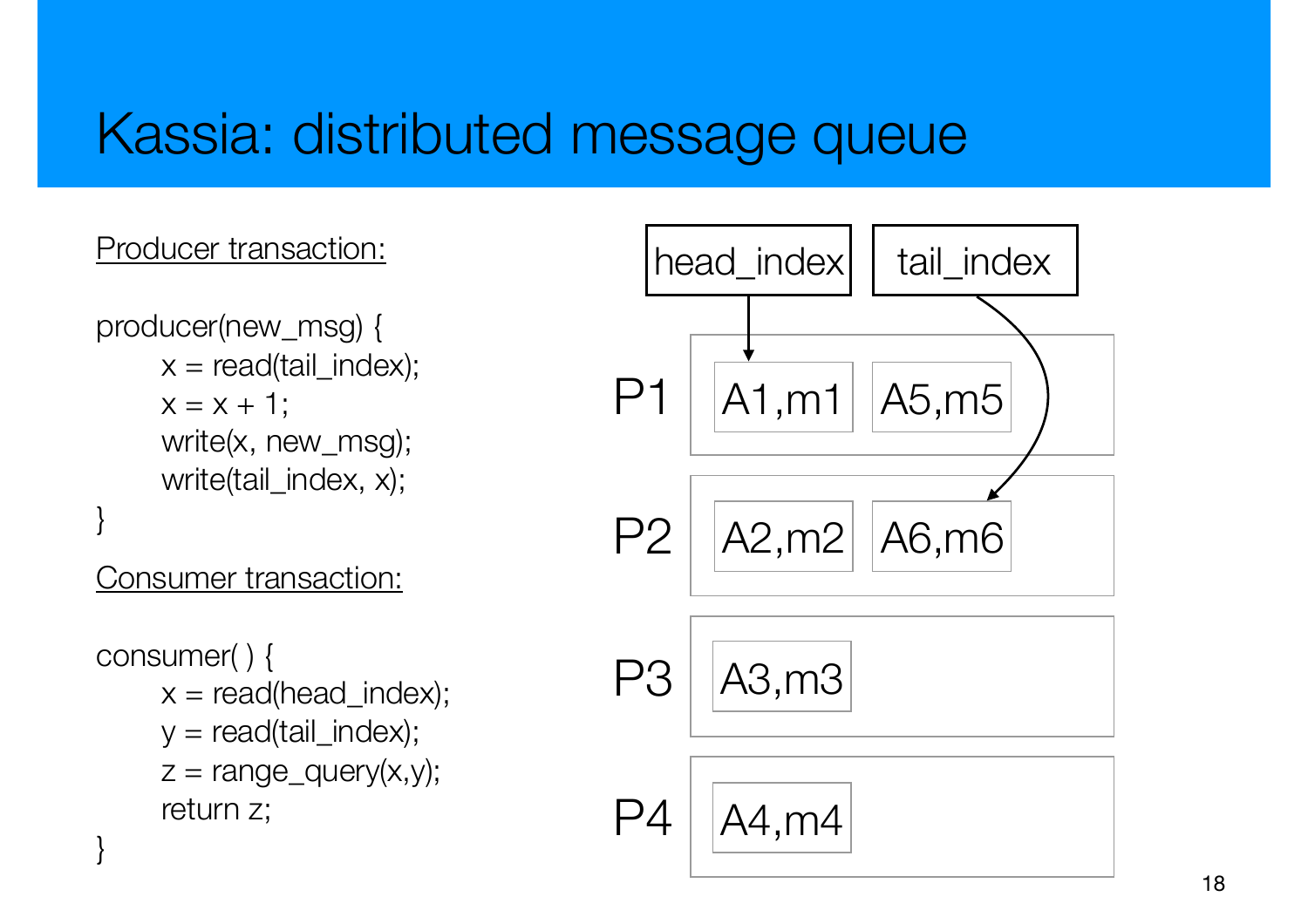### Performance highlight 1: Callinicos scales with partitions

• One queue per partition, six producers per partition

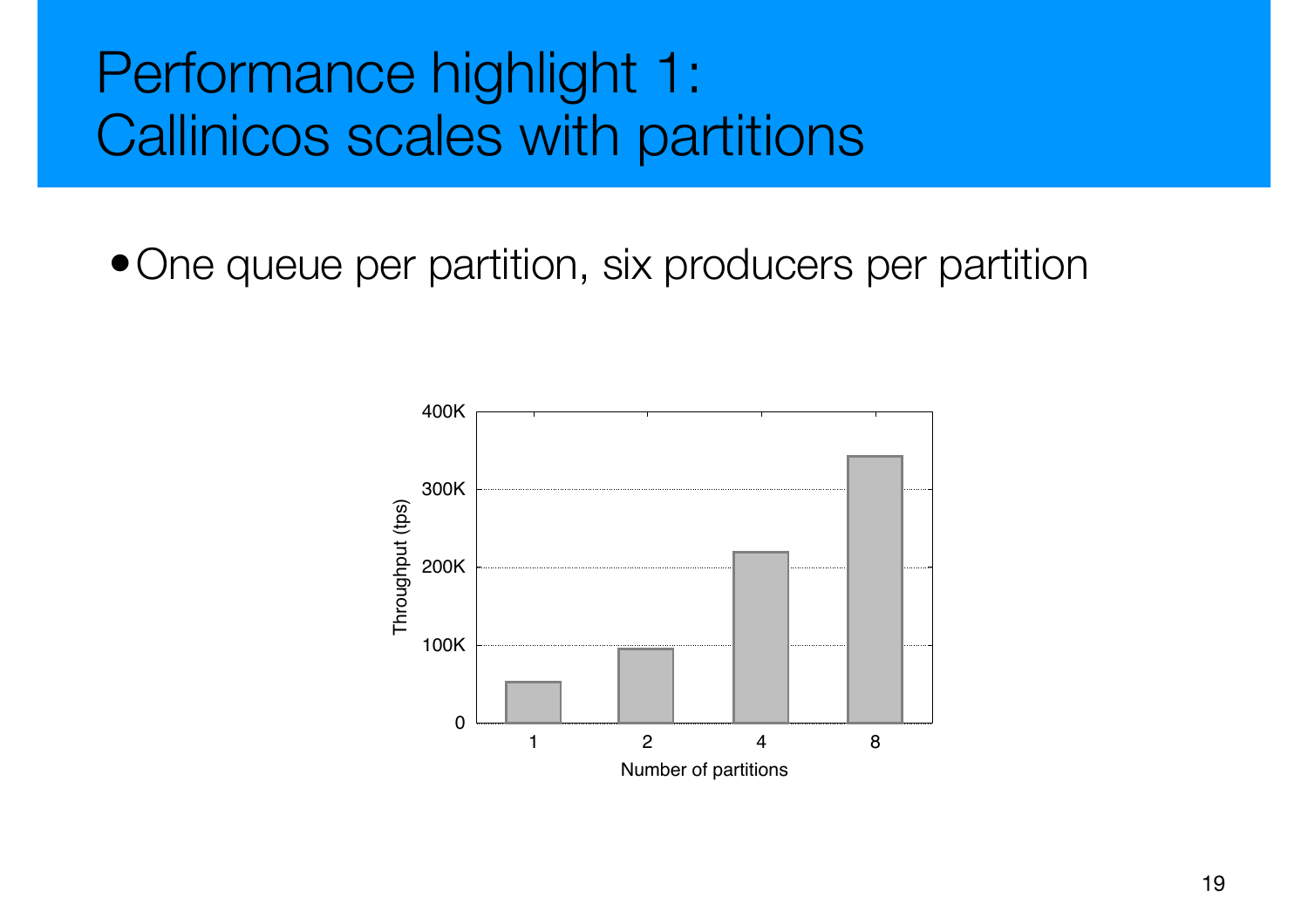### Performance highlight 2: No performance loss with contention



### **Producers only: high contention**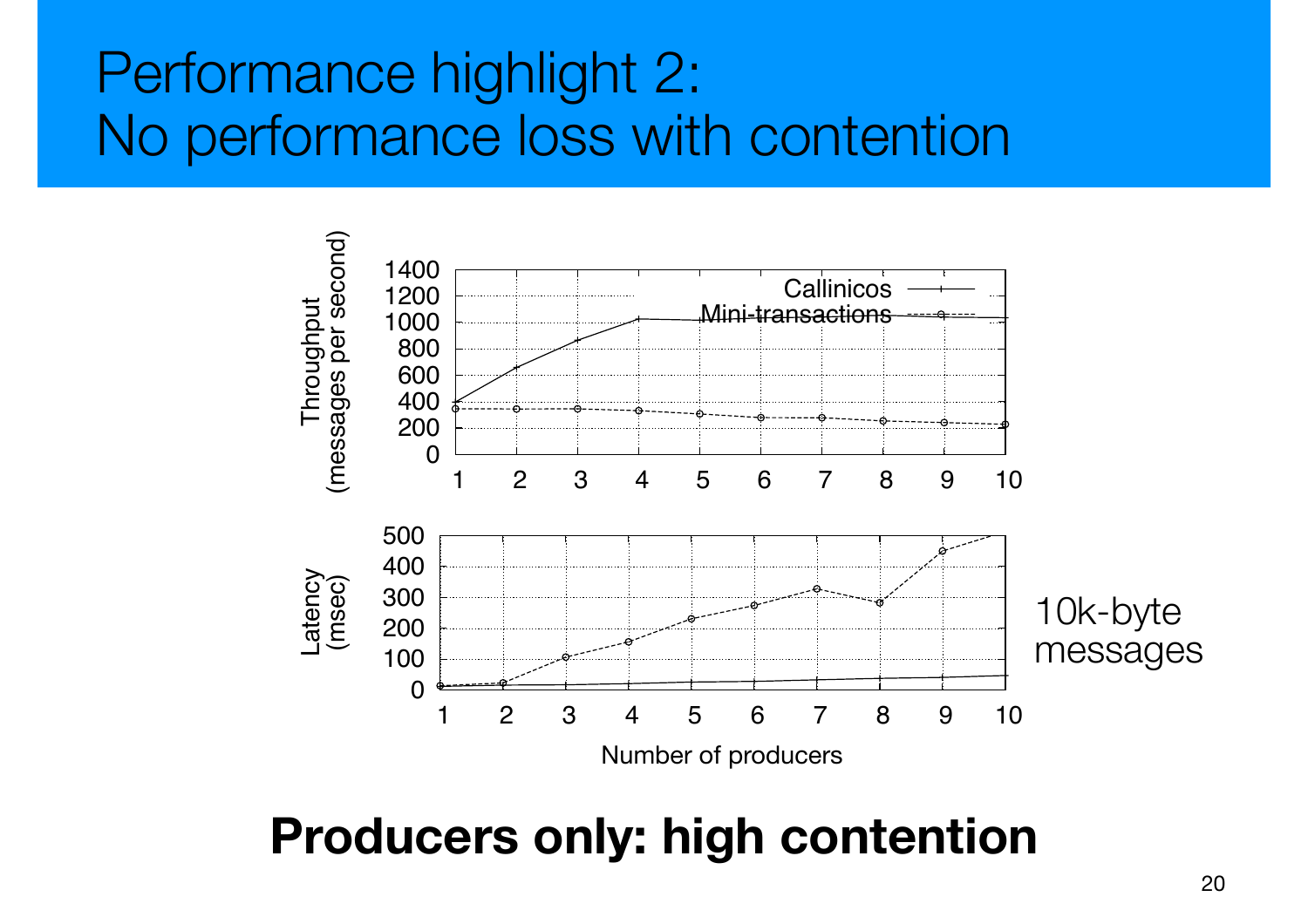### Performance highlight 3: Good performance without contention



#### **Consumers only: no contention**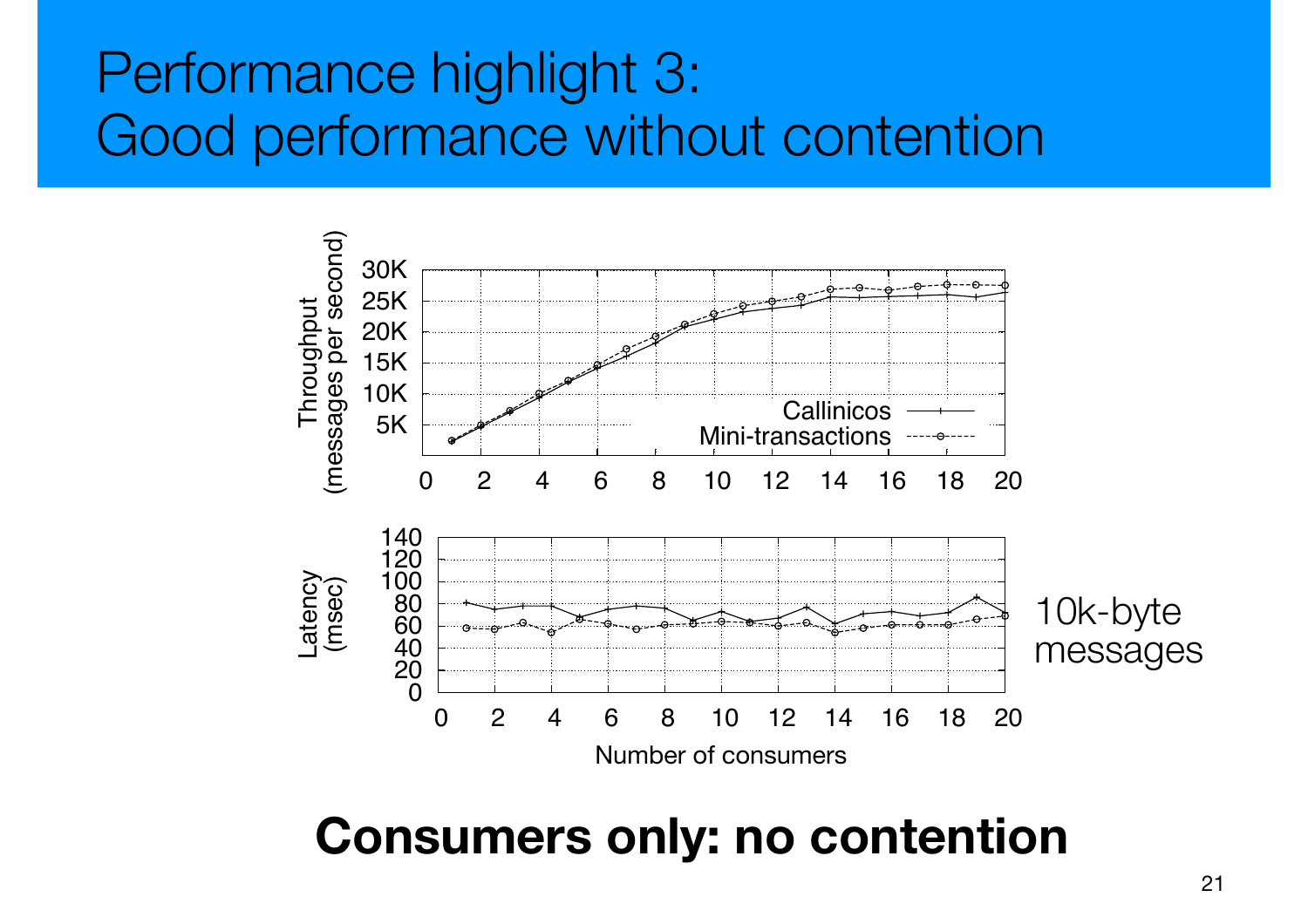### Final remarks

- •Callinicos extends mini-transactions
	- ✦ Unrestricted operations and data flow across partitions
	- ✦ Contention management
	- ✦ Byzantine fault tolerance
- Without giving up
	- ✦ Strong consistency (strict serializability)
	- ✦ Scalable performance